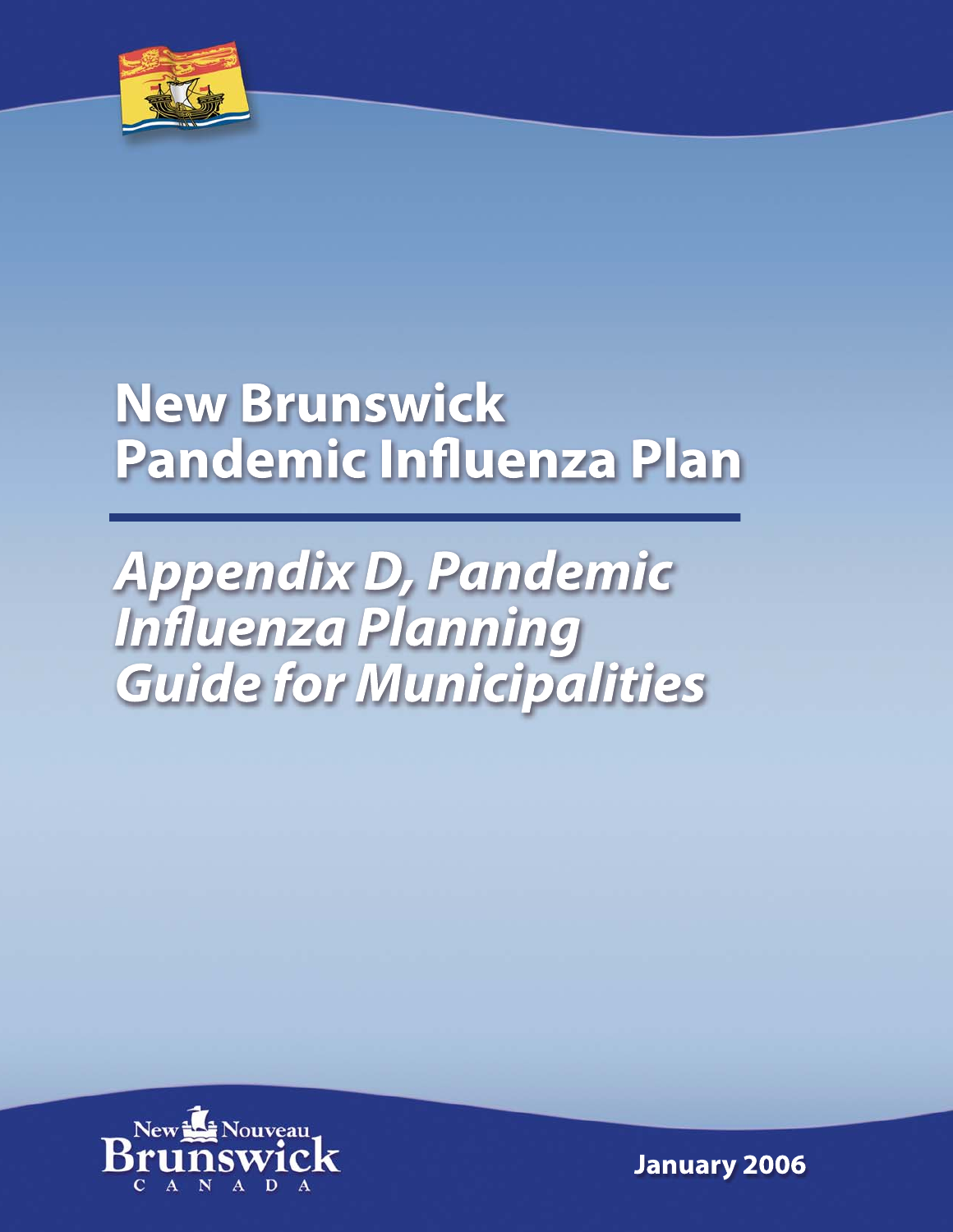#### **NEW BRUNSWICK PANDEMIC INFLUENZA PLANNING GUIDE FOR MUNICIPALITIES**

*This appendix has been designed to facilitate the coordination between municipal and district EMO's with the Regional Health Authority (RHA) and Public Health Services on emergency planning for a pandemic influenza outbreak. It may also be used as a planning guide in response to outbreaks of other infectious diseases and is not intended to be prescriptive. Due to the extreme nature of pandemic influenza municipalities are obliged to plan for an influenza pandemic as an identified threat. This document has been prepared by staff of the Departments of Health and Wellness and Public Safety (NB EMO) and incorporates best planning practices from other jurisdictions and, in particular, from the Governments of Manitoba and British Columbia.*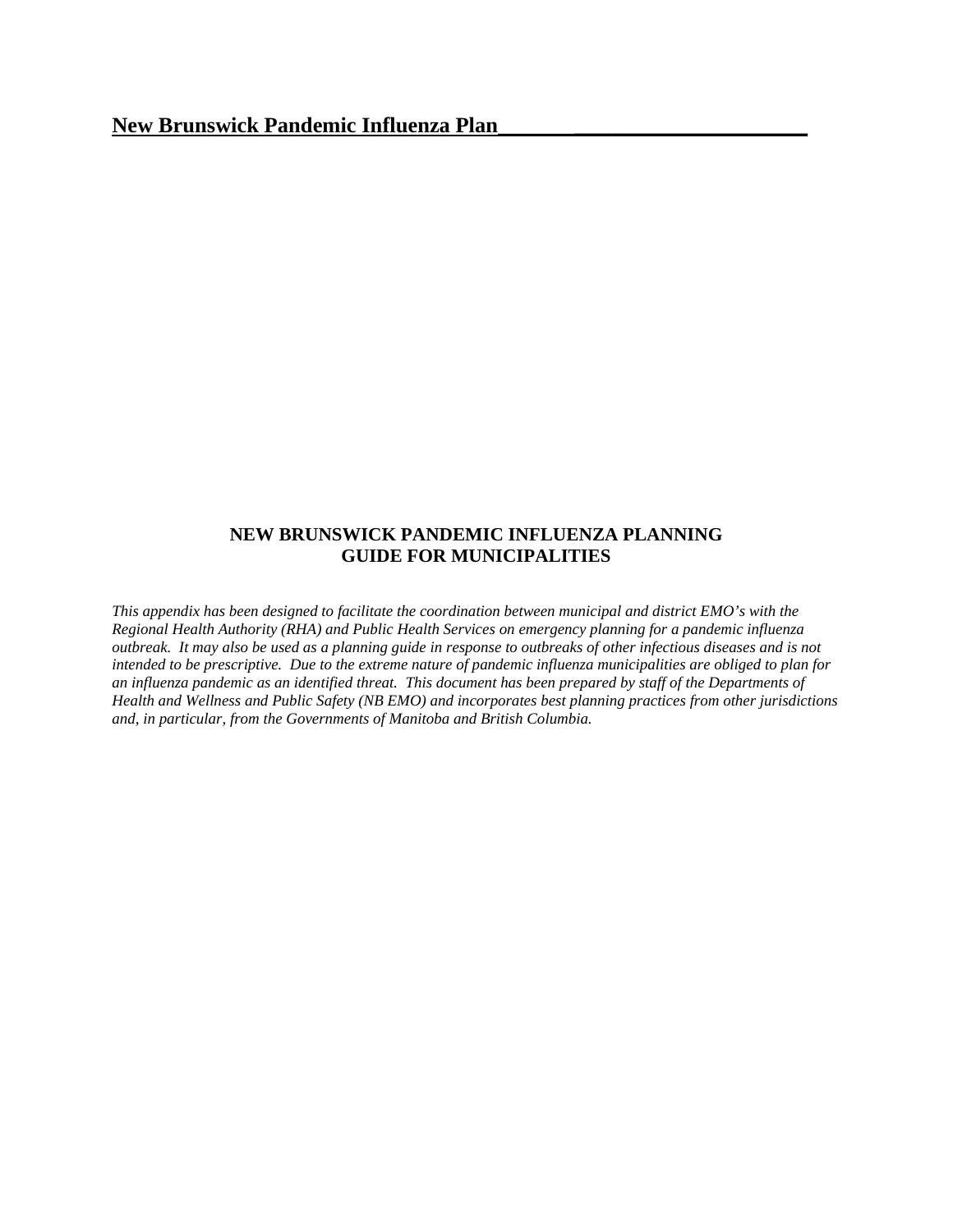2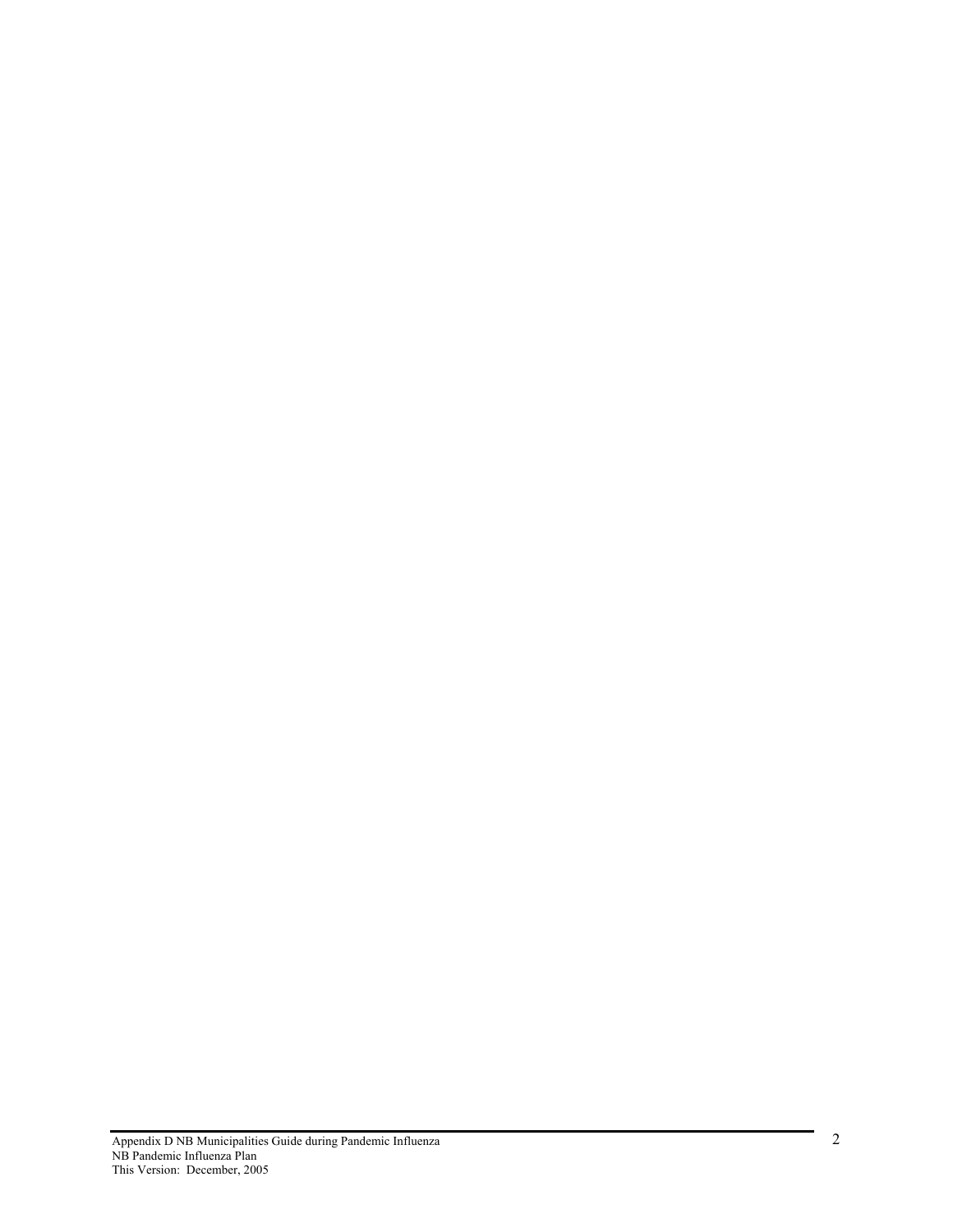| $\mathbf{I}$ .                                                                                        |  |
|-------------------------------------------------------------------------------------------------------|--|
| 1.1.                                                                                                  |  |
| 1.2.                                                                                                  |  |
| 2.                                                                                                    |  |
| 2.1.                                                                                                  |  |
| 2.2.                                                                                                  |  |
| 2.3.                                                                                                  |  |
| 3.                                                                                                    |  |
| 3.1.                                                                                                  |  |
| 3.2.                                                                                                  |  |
| 3.3.                                                                                                  |  |
| 3.4.                                                                                                  |  |
| Annex 1 Roles and Responsibilities of RHA/PH Authorities and Local Emergency Measures Organization 13 |  |
| Annex 2 Recovery Operations 16                                                                        |  |

## **TABLE OF CONTENTS**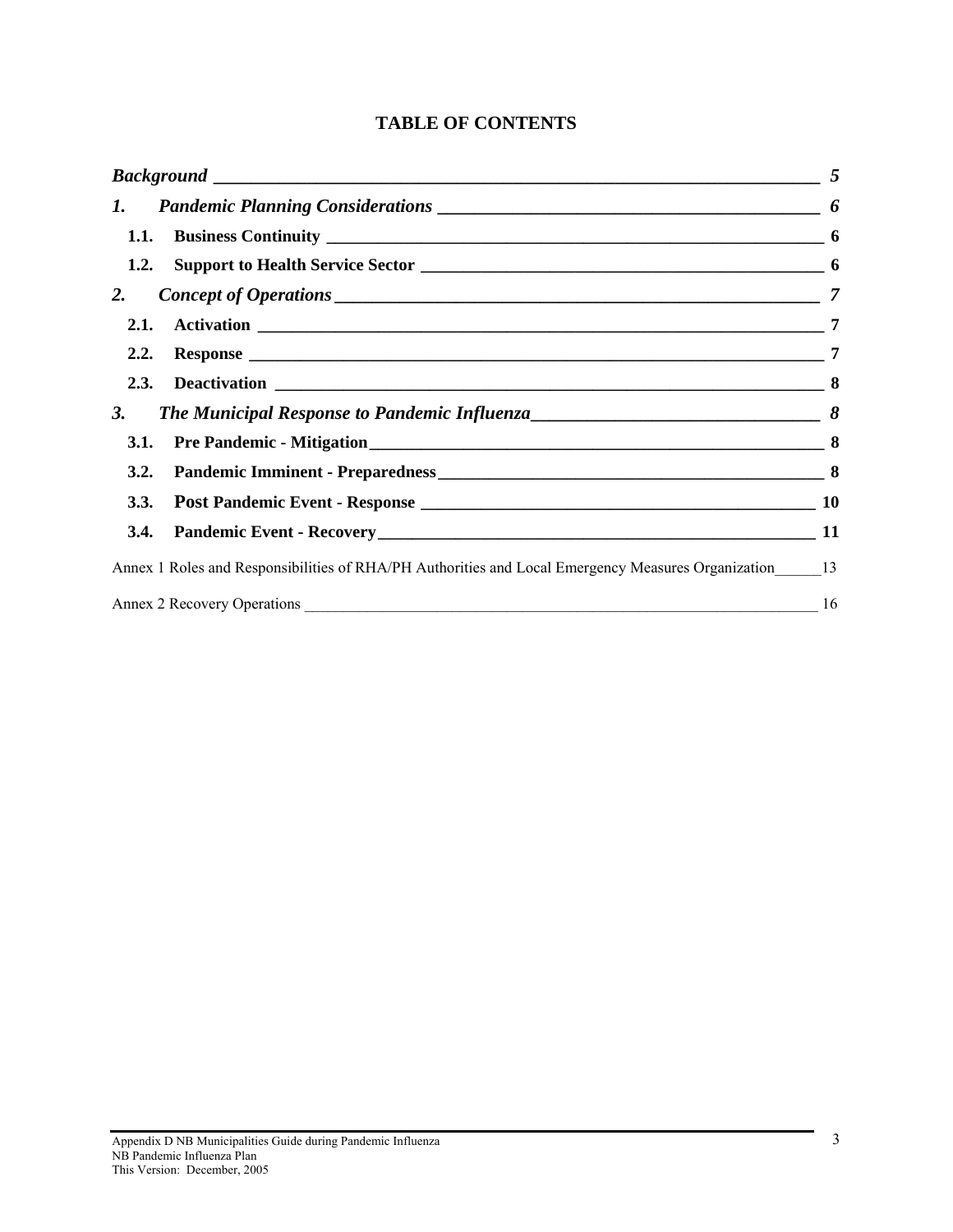4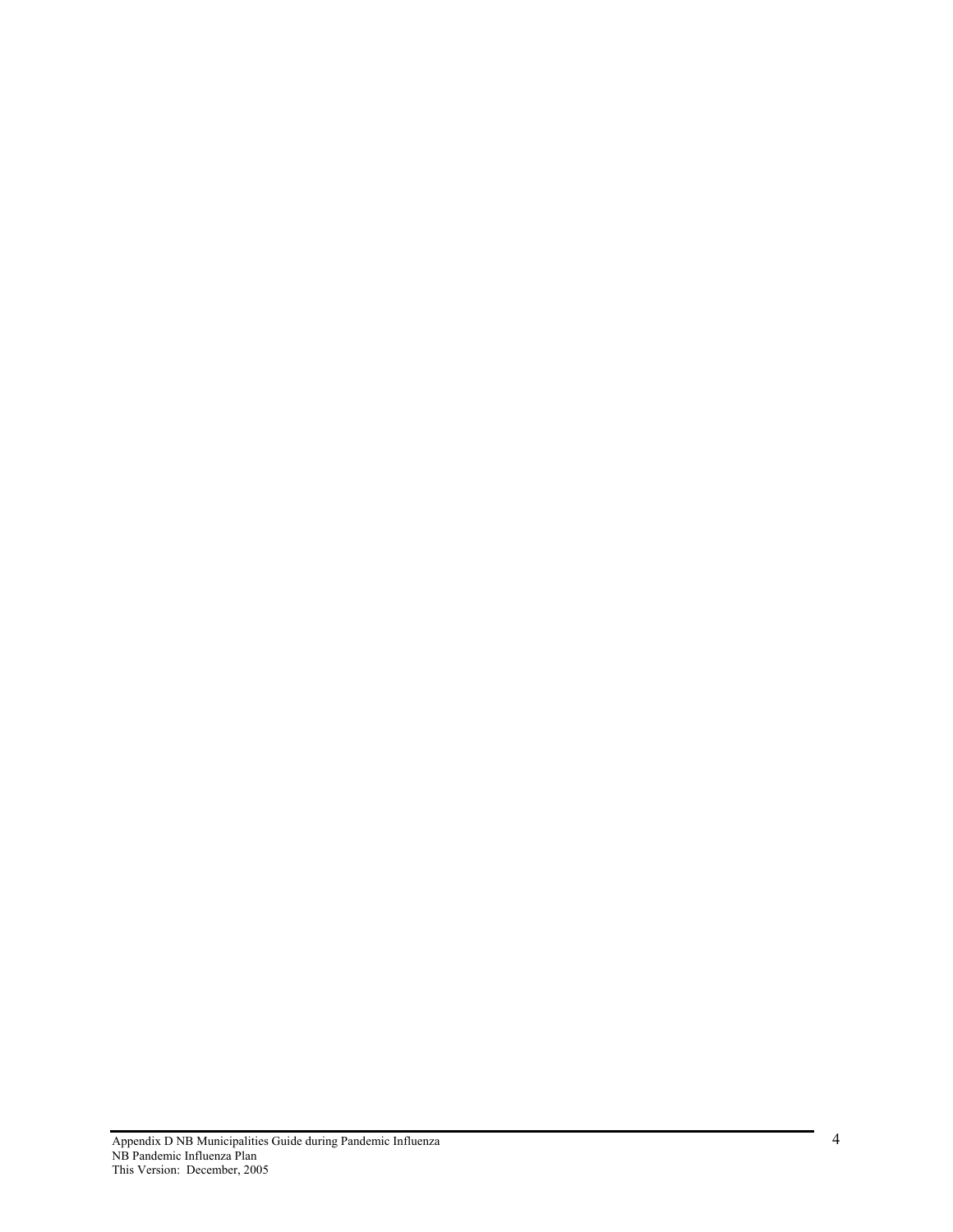#### **Background**

It is estimated that between 500 and 1500 Canadians die each year from influenza and its complications. Typically, between one in four and one in ten is infected with the influenza virus each season which causes a significant impact on health and productivity. However, three times in the last century there have been worldwide or pandemic influenza strains that cause high rates of death and illness. The 1918 "Spanish Flu" is estimated to have caused over 20 million deaths worldwide. The next pandemic is expected to cause high rates of death and illness resulting in a tremendous amount of social disruption. Assuming an illness rate of 35% it is estimated that over 120,000 New Brunswickers will seek medical care during a pandemic. An attack rate of 35% would mean that 1/3 of municipal staff may be out at any given time – some will die. This would cause an enormous strain on health services and create human resource gaps in essential services for all communities.

Once a pandemic strain is identified it may take up to six months to develop an effective vaccine, therefore the preparation of contingency plans for coping with this worldwide illness is crucial. Because it is anticipated that the pandemic will impact all communities in the province at the same time, community self sufficiency within a collaborative environment is required in the response. Since all communities will be affected by high rates of illness operational interruptions related to staff illness will occur, thus community contingency plans for responding to this type of emergency are essential.

The development of the New Brunswick Pandemic Influenza Plan (provincial plan) is an enormous undertaking that requires the participation of all community sectors. This appendix to the provincial plan is intended to provide municipalities and communities in New Brunswick with information to clarify their roles and responsibilities in an overall coordinated response to a pandemic influenza emergency. Although designed around the phases of a pandemic it may be applied to other health emergencies related to infectious disease outbreaks. Following confirmation of a pandemic influenza outbreak from health authorities, municipalities and local service districts will need to activate their own plans when dictated by the extent and severity of the pandemic. Municipalities or EMO districts will activate their respective Emergency Operations Centre if deemed necessary to coordinate delivery of essential services and resources. *The extent of activation will be largely driven by the needs of the municipality or community.*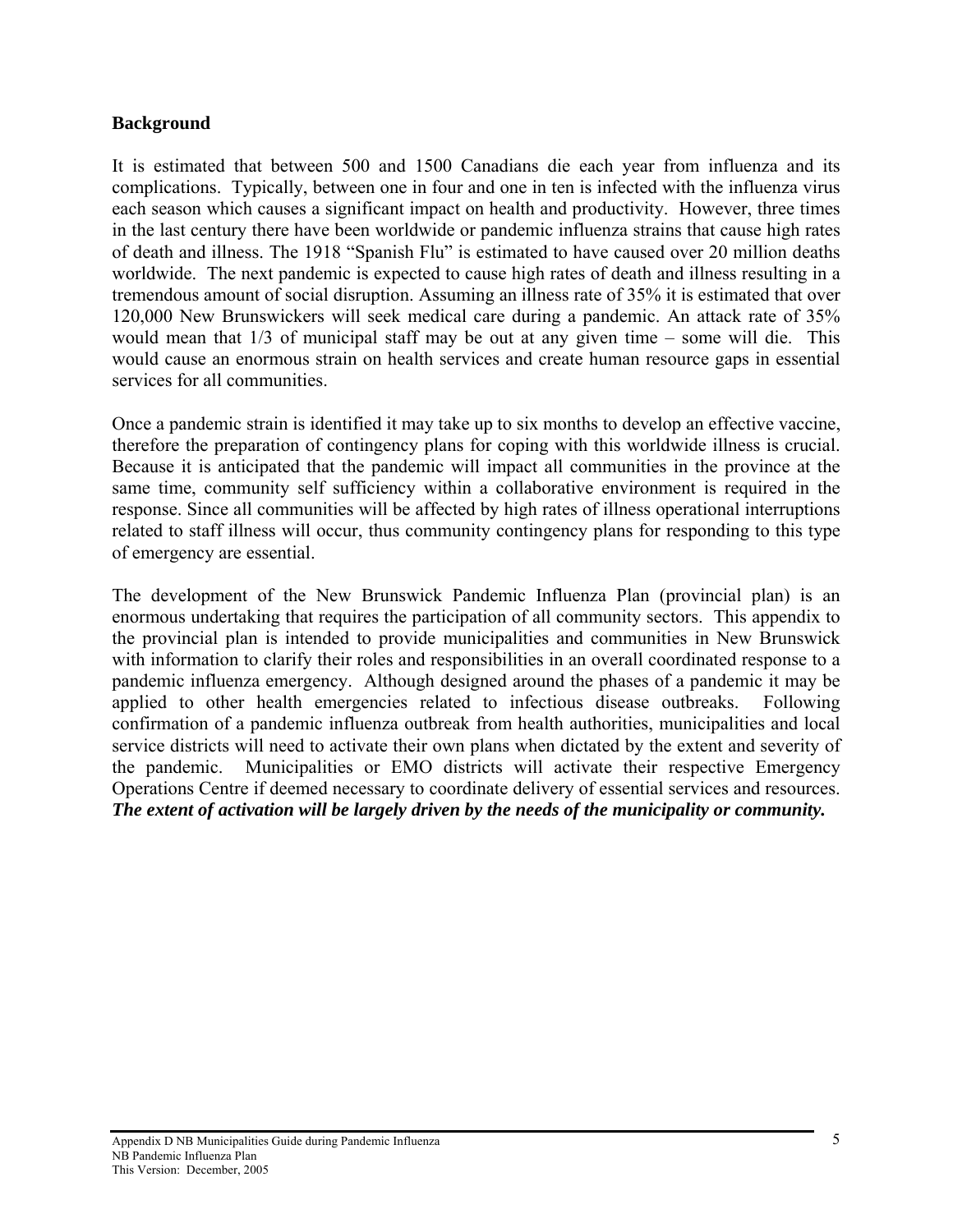#### **1. Pandemic Planning Considerations**

Municipal and District EMO responsibilities fall under the community emergency response component of the Department of Health & Wellness Pandemic Influenza plan and they will need to participate in identifying and planning relevant activities of mutual concern. Essentially, the regional health emergency management health authorities and the Department of Health and Wellness will lead the response in terms of influenza surveillance, vaccines and anti virals use, clinical services and public health measures. Collaboration between health authorities and emergency responders is necessary to ensure a coordinated response. Communities will lead in the area of maintaining their essential services (business continuity) and provide assistance or support to the district Medical Officer of Health and regional health authorities.

# **1.1. Business Continuity**

All levels of government must be aware of the impact of an influenza pandemic (reduced human resources, for example) on their own capacity to provide services. All these services are likely to be affected by staff absenteeism due to sickness. In some cases, some essential service workers may be required to care for ill family members at home.

Contingency plans for providing essential services and ensuring business continuity in the face of a pandemic influenza must be included as a component of an overall all hazards emergency response plan.

Some points that municipalities may want to look at as part of their internal plans to ensure essential services are maintained during a pandemic include:

- $\Box$  identifying and prioritizing critical business functions
- $\Box$  continuing local government and maintaining administrative support
- $\Box$  maintaining public safety services (Fire, Ambulance, Police)
- $\Box$  maintaining the integrity of essential public works such as water treatment and delivery, waste management, garbage disposal and utilities
- $\Box$  conduct of emergency operations for other emergency events, such as floods or dangerous goods spills, not directly related to the health and medical concerns of a pandemic
- $\Box$  public communications, advisories, self help and information notification
- $\Box$  coordinating transportation requirements and implementing travel restrictions as mandated provincially or required locally.
- $\Box$  developing a process of providing employees with pertinent health information

# **1.2. Support to Health Service Sector**

A number of contingency plans will need to be developed to ensure that implementation during the response phase can be easily and efficiently conducted. In most cases consultation with the RHA/Public Health through the District Medical Officer of Health or designate will be essential. The typical areas of concern for which contingency plans will be required are listed below: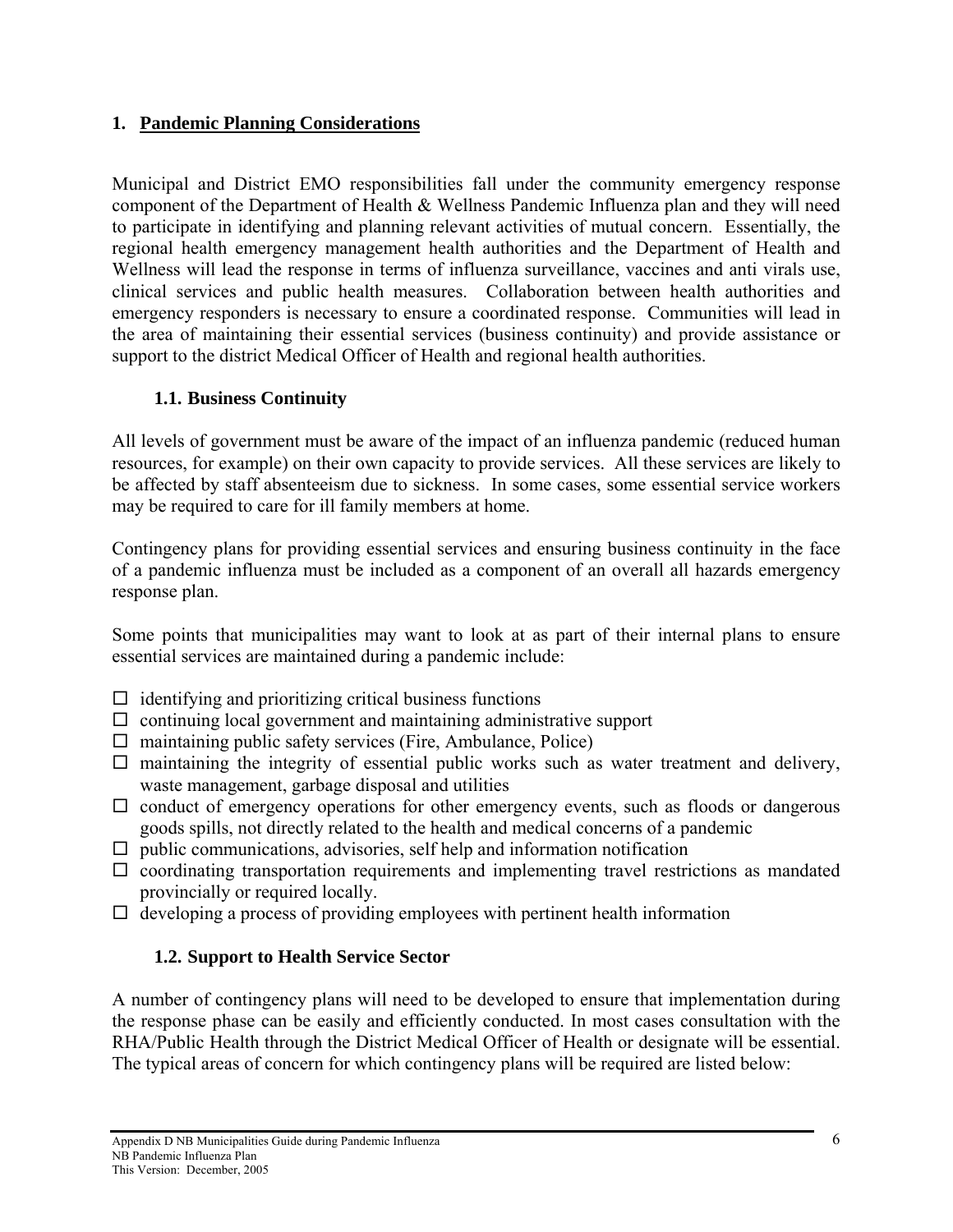- $\Box$  Develop plan for sharing responsibility for providing information and advice to the public
- $\Box$  On direction from the District Medical Officer of Health, where it is deemed to be in the best interests of public safety and minimizing the spread of infection develop a plan for the closure of public buildings and meeting places in accordance with the Health Act
- $\Box$  In partnership with the RHA and Public Health regions pre identify and document alternative care facilities, triage centers, morgue facilities, and immunization clinics if requested
- $\square$  Create a committee of local business persons charged with developing mutual aid agreements/pacts to assist one another in maintaining essential services to the public, typically essential services involve access to pharmaceuticals, retail food, gasoline and other essential commodities

#### **2. Concept of Operations**

#### **2.1. Activation**

In the event of an influenza pandemic the Department of Health and Wellness will monitor the progression of the disease in conjunction with the Public Health Agency of Canada and the World Health Organization. It is through existing influenza surveillance systems that a pandemic virus will be identified. Depending on several variables (detection within or near the province, virulence of disease, extent of impact) the Department of Health and Wellness will activate the provincial plan. Regional Health Authorities will be informed of any decisions in this regard and, may have activated their own plans depending on the situation in their particular regions. With direction from the Chief Medical Officer of Health, the Department of Health and Wellness will oversee the initial provincial response to the pandemic and will liaise with national and regional partners. If required, the DHW Emergency Operations Centre (EOC) will be opened to co-ordinate the provincial health response. Regional Health Emergency Committees (composed of functional components of the Department of Health – Ambulance Services, Public Health Services, Mental Health Services, and Hospitals) may open their EOCs to coordinate the regional response. Municipalities will activate their plans based on their identified triggers and in response to the needs of their jurisdictions.

#### **2.2. Response**

The provincial emergency response will be coordinated by the DHW (EOC). The primary functions of the departmental EOC are:

- $\Box$  provincial decision making and policy direction;
- $\Box$  operational support;
- $\Box$  internal and external communication;
- $\Box$  planning and analysis of incoming data; and
- $\Box$  administration and financial matters.
- $\Box$  The health response in regions will be directed by the Regional Health Emergency Management Committee EOC. Municipal activation of EOCs is a municipal decision and will be largely driven by the impact of the pandemic in communities. Potential municipal actions are described in section 4 of this guide.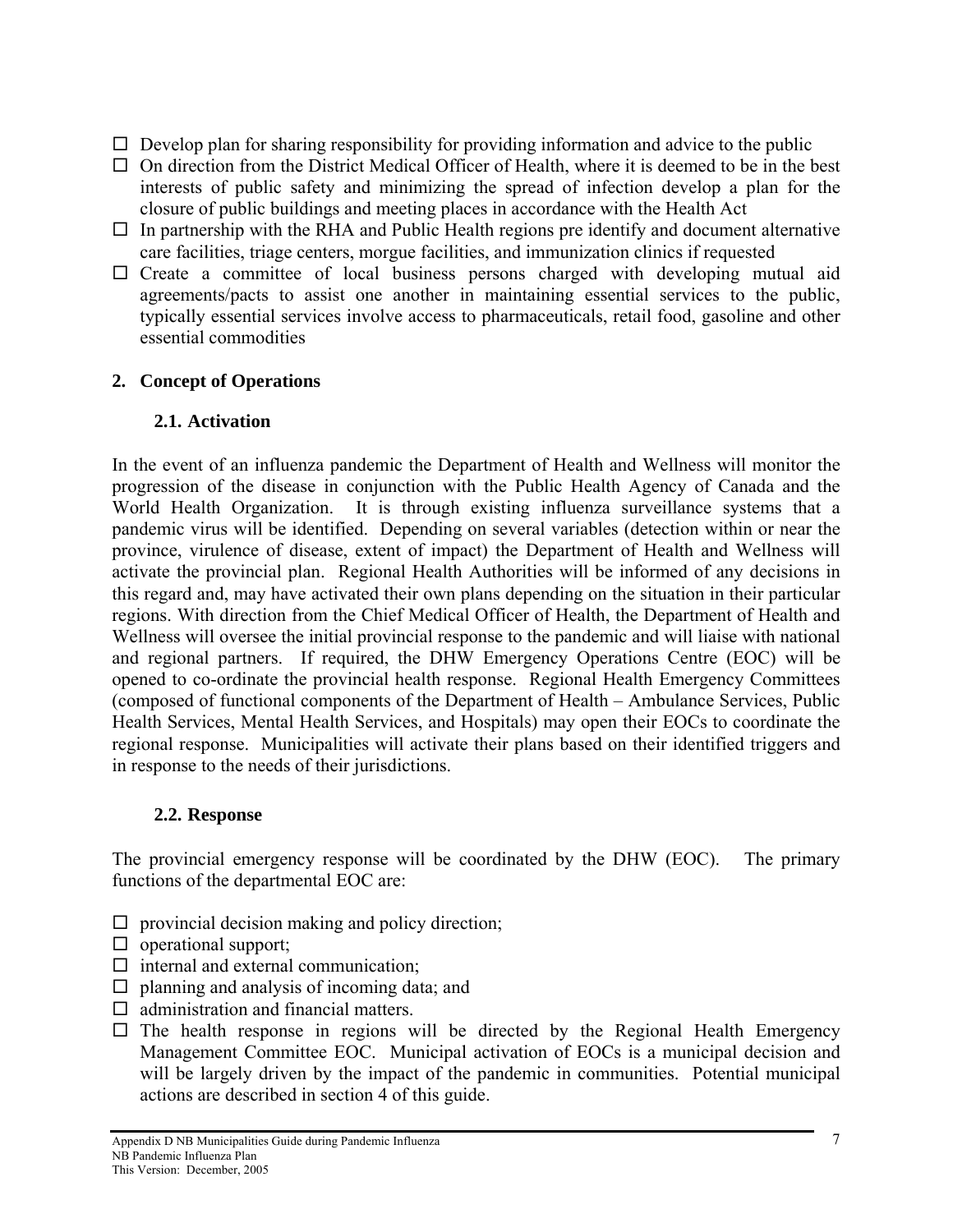## **2.3. Deactivation**

There will come time when the response and recovery effort no longer requires that each of the EOCs maintain operations and each will be deactivated as appropriate. This only means that the volume or level of activity is no longer sufficient to justify maintaining the operation of that specific EOC, others may still be in operation. Therefore, there may still be a requirement to continue to exchange information between organizations and those processes or procedures must be defined and implemented as required.

This process of activation, response and deactivation may occur in response to the waves of the pandemic and to declarations of the World Health Organization, Public Health Agency of Canada and the Department of Health and Wellness.

# **3. Municipal Emergency Management for Pandemic Influenza**

As detailed in the provincial plan there are defined phases within pandemic periods as determined by the international community through the World Health Organization. For purposes of this guide the following planning or response phases will be referred to:

- $\Box$  Pre pandemic (mitigation)
- $\Box$  Pandemic imminent (preparedness)
- $\Box$  Pandemic event (response)
- $\Box$  Post Pandemic (recovery)

# **3.1. Pre-Pandemic - Mitigation**

This is the period that begins **now** and continues until such time as a potential Pandemic Influenza event is identified. It is during this period that municipal/district EMO Coordinators must conduct their impact analysis to determine the impact that a pandemic event will have on their communities and operations. The impact analysis must consider the loss of available human resources directly through illness or indirectly, through the requirement to care for ill family members or friends. As stated earlier, in section 2, pre planning must focus on two areas of concern: 1) Business Continuity and 2) Support to Health Service Sector which may be the RHA and/or the District Medical Officer of Health (MOH), and must be agreed to through mutual consent. This involves liaising with local partners (RHA, District Medical Officer of Health, the business community and funeral home directors, for example).

# **3.2. Pandemic Imminent - Preparedness**

Influenza surveillance activity, internationally, nationally and provincially, is year round. Surveillance systems monitor circulating influenza viruses in order to provide information in the manufacture of annual influenza vaccines but also to detect the emergence of "unusual" or novel viruses. Efficient surveillance systems are crucial to identify unusual viruses anywhere in the world. The sooner a potentially pandemic influenza virus is identified the sooner control measures can be put into place at all levels. Putting measures into place quickly requires anticipating what measures may be required and the processes by which those measures are put into place.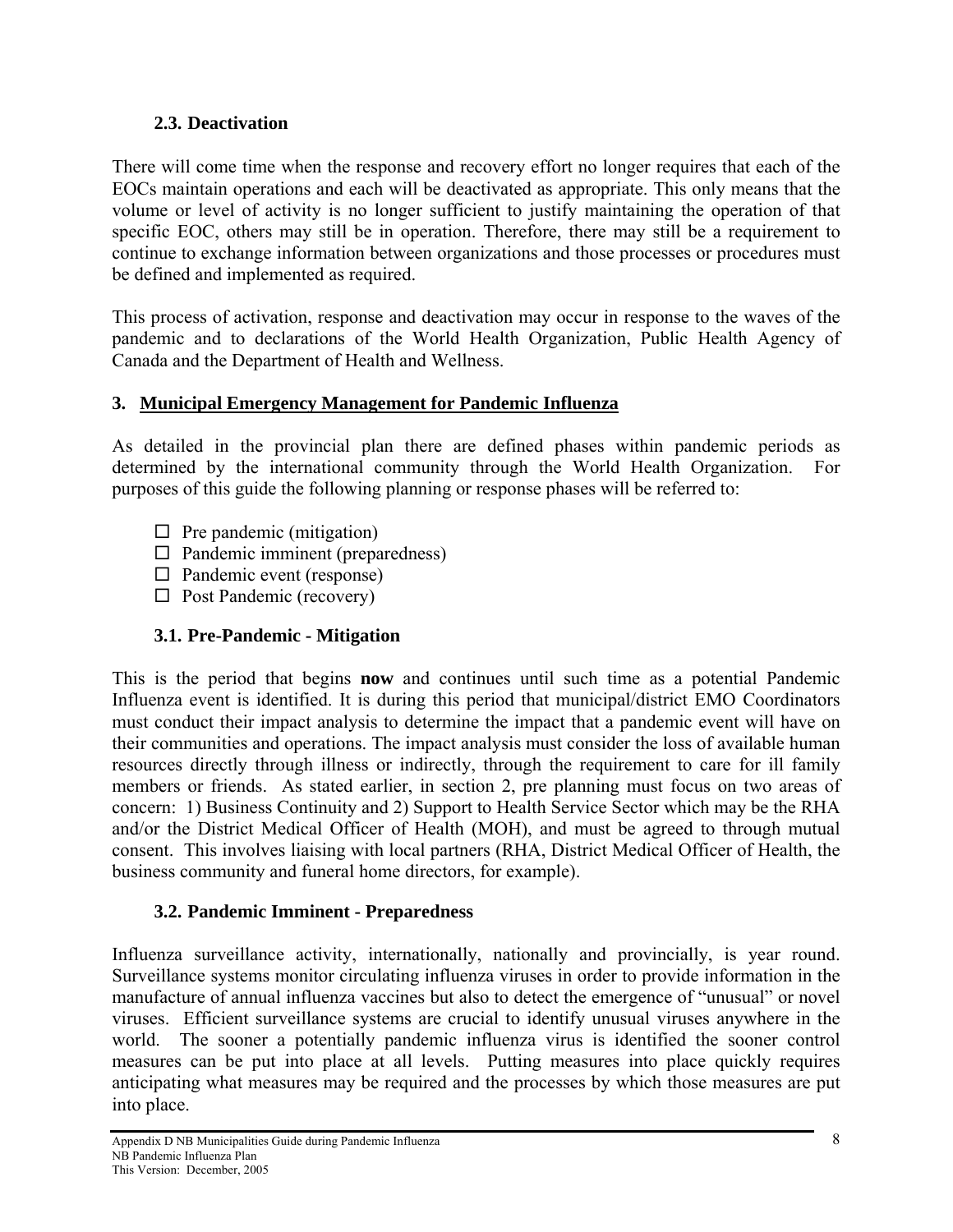At the time that a novel influenza virus with pandemic potential is identified the MOH will advise the Municipality or District as necessary and will provide guidance on the need to activate plans. In some areas the municipality may be notified by emergency planning representatives at the RHA or Public Health Services. Identifying this communication process is crucial in the planning stages. The EMO Coordinator shall review and implement municipal procedures as needed in response to their own situation. If appropriate some or all of the following steps will be carried out:

- $\Box$  The mayor and council will be advised as soon as possible.
- $\square$  The EMO Coordinator, in response to their own situation will determine what level of activation is necessary
- $\Box$  All members of the Municipal/District Emergency Action Committee will report to the Emergency Operations Center (EOC).
- $\square$  The EMO Coordinator will brief the EOC members of the situation as it has been communicated by the MOH and cover:
	- $\Box$  The current situation
	- $\Box$  A review of the nature of pandemic influenza and precautions that must be taken by all staff
	- $\Box$  A review, by designated members, of self help guidelines in influenza precautions
	- $\Box$  Request a review of contingency plans, by designated members, for all essential services
- $\Box$  The EMO Coordinator and the Communications Officer, in readiness, will review the process for declaring a "state of local emergency" and how notification of the public will be implemented should that action be deemed necessary.
- $\Box$  Public Communications The Communications Officer will establish and maintain communications with the MOH and the RHA until pandemic response operations have been concluded, at an interval appropriate to the evolving situation.
- $\square$  Local Services Emergency Services and municipal service supervisors, administrators, and department heads will be provided self-help guidelines to distribute to their staff and families. They will also be requested to review their list of back-up support staff and additional personnel that may be needed and be prepared to provide an update of their status within 48 hours.
- $\Box$  Key representatives of local service organizations and local non government organizations (NGO's) will be briefed on the situation and asked to assist in the distribution of these information packages to the community at large if required by the communications contingency plan
- $\Box$  Administrative staff dealing with public inquiries will be provided fact sheets or Q & A documents to assist in responding to the public. This information will be provided by the Department of Health and Wellness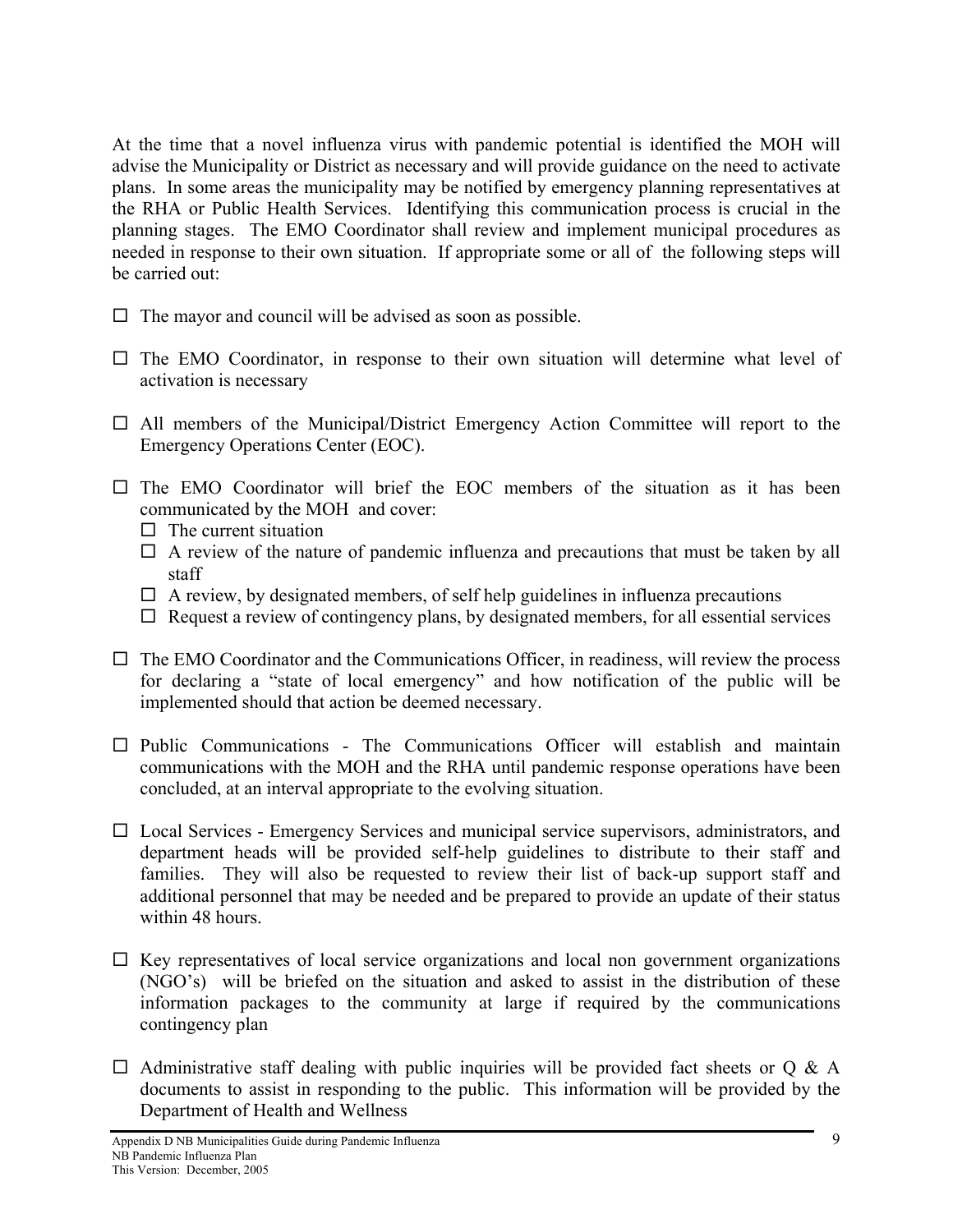- The EMO Coordinator will confirm contact information and the status of any **pre-designated** facilities or arrangements for alternative care facilities, secure storage areas, morgue facilities etc and arrange for those facilities to be available to the RHA and/or MOH on request in accordance with their contingency plans
- $\square$  Review transportation and traffic control plans as required to support RHA or MOH activities including identification of vehicles and drivers as required
- $\Box$  Review security arrangements for storage locations for medical supplies required by the RHA or MOH as plans dictate
- $\Box$  The EMO Coordinator, or designate, will facilitate a meeting with the local Chamber of Commerce to review possible collective emergency mutual aid arrangements to ensure that the forced closure of understaffed essential businesses will be minimized. These businesses should be provided information on the current implications and probable impact of the pandemic and on precautions that they can take to protect themselves and their families.
- $\Box$  Members of the emergency action committee will be requested to meet at the EOC (normally within 48 hours if threat permits) to report their department/agency status, and to review in detail all of the contingency plans to ensure the familiarity of all members and to identify any shortfalls.
- $\Box$  A representative from the RHA/MOH should be in attendance; however, if they are not available, a report on of the status of the contingency plans of mutual concern will be forwarded as soon as possible to the RHA/MOH in an agreed upon form.

#### **3.3. Post Pandemic Event – (Response)**

- $\Box$  Once it is apparent that the pandemic is impacting a significant number of persons within the community it will be necessary to enhance the response to deal with the impact as it occurs. Typical responses during this period could include:
- $\Box$  The EMO Coordinator and elected officials will review the need to make a "declaration of a state of local emergency", if and when, those extraordinary powers will be required to deal specific aspects of the response. A "declaration" will be made as described in the *Emergency Measures Act* with and a copy will be faxed to the Emergency Measures Organization, Department of Public Safety for approval of the Minister of Public Safety.
- $\Box$  Security arrangements for designated alternate care, triage, storage, morgue and other sites will be activated as required.
- $\Box$  The public communications officer/RHA Communications will communicate with the provincial Communications New Brunswick (CNB) to coordinate arrangements for the distribution of self-help information to the general public through all media outlets (print, radio, TV & internet).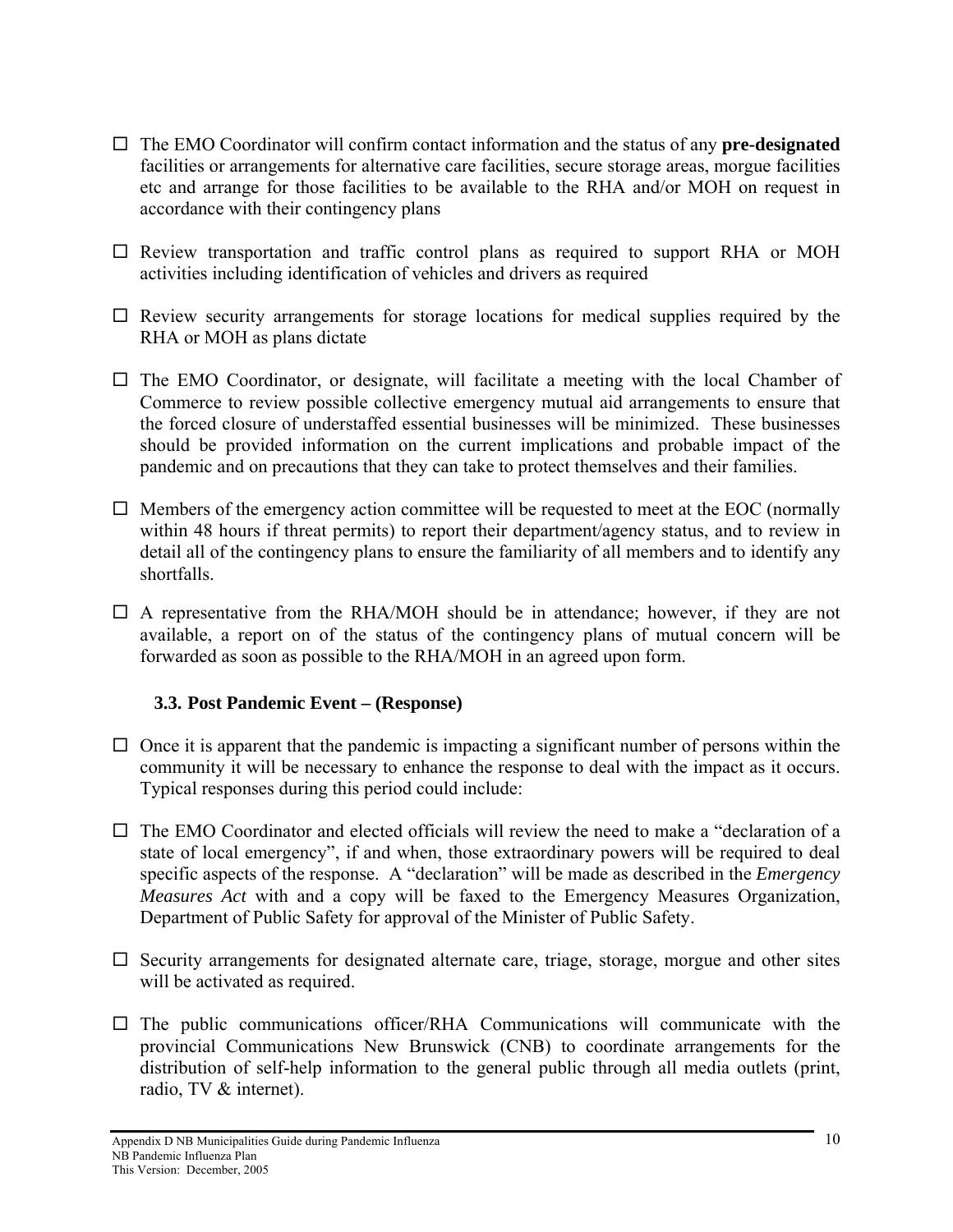- $\Box$  All other Pandemic contingency plans will be activated as required to deal with the local situation as it develops.
- $\Box$  The EMO Coordinator will issue situation reports on the status of the response to NB EMO and the appropriate RHA as may be requested
- $\square$  On the order of the District MOH, the EMO Coordinator will ensure the closure of certain public buildings or meeting places in the interests of public safety in accordance with the Health Act.
- $\Box$  On the order of the District MOH, the EMO Coordinator will ensure the closure or control of traffic/transportation systems to limit the movement of personnel in to and out of the community in accordance with the Health Act.

#### **3.4. Pandemic Event – Recovery**

**Recovery** consists of measures and actions taken to repair and restore communities after an emergency. Recovery may also include some mitigative actions. Typically recovery focuses on the physical and psychosocial effects that arise as a result of an emergency; however, in a pandemic event the primary impact will be on people not infrastructure and will therefore need to be heavily structured to deal with the psychosocial aspects.

To carry out their duties effectively following an emergency, recovery workers, whether they are responsible for reconstruction of infrastructure or the provision of personal support services, will be dealing with **one common element - the people** affected by the event.

A number of resources are available to help individuals to adjust after an emergency experience. These resources can include:

- Family and Friends
- Critical Incident Stress Management (CISM) Professionals and Programs
- Health Care Professionals
- Wellness Programs
- Grief Counselors
- Clergy
- Employee and Family Assistance Programs
- Volunteer agencies (e.g. Canadian Red Cross)

#### **Recovery Planning**

Recovery plans will generally set out to develop and formalize arrangements for the effective management of the recovery process. A plan may include details of inter-agency coordination and specify responsibilities for the overall management of the recovery process. It is likely to identify resources and define responsibility for the range of specific services to be provided.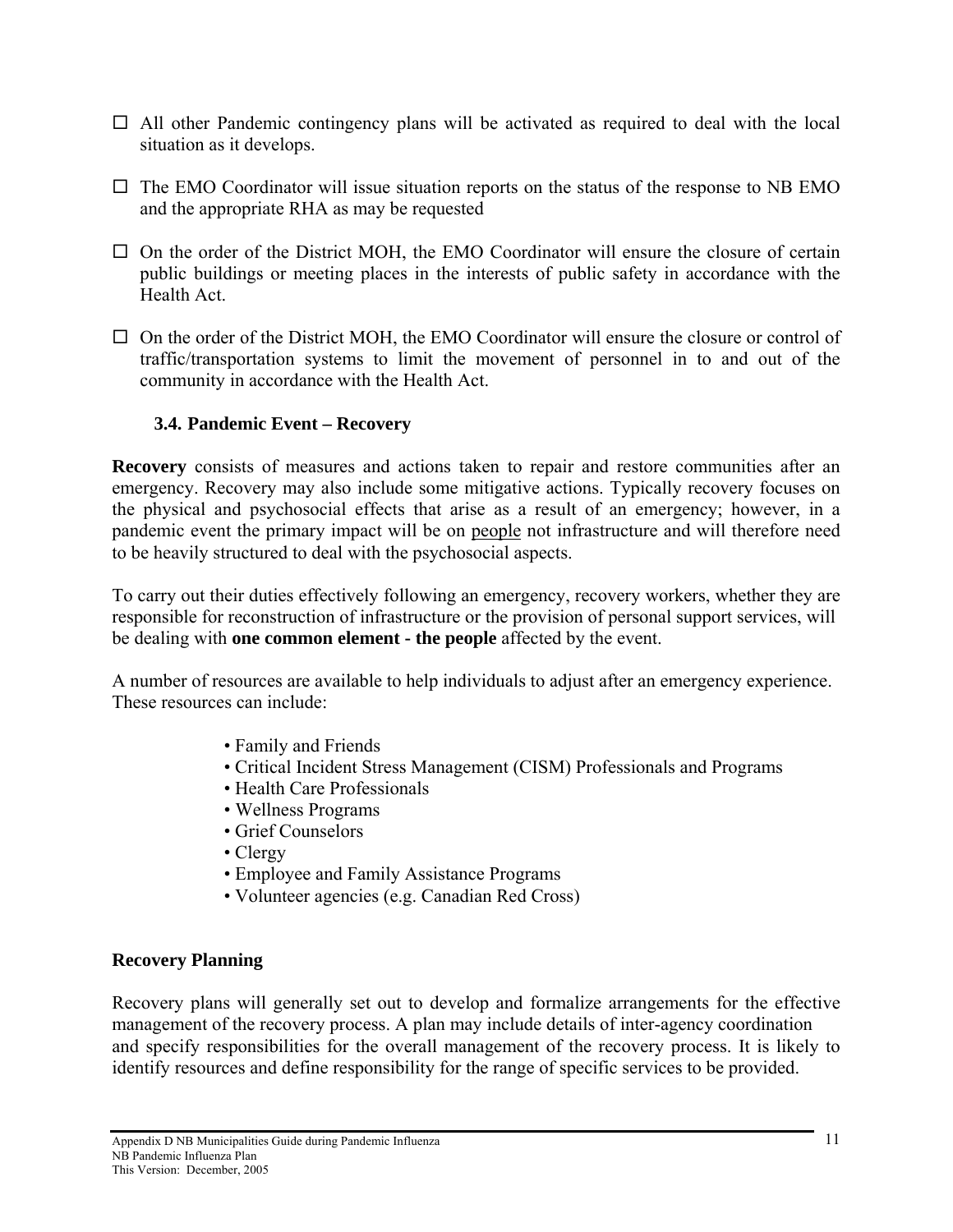Recovery planning is required at all levels (i.e. federal, provincial/territorial, regional/district, and local). This allows for the management of recovery to be undertaken and resourced at the most appropriate level, depending on the scale of an event and provides for support from the next higher level to be properly coordinated where necessary.

All agencies that have a role to play in the recovery process must be involved in the planning process. Through this involvement, working relationships and networks are established and developed. Representatives of the various agencies gain an understanding of the range of tasks which make up the recovery process.

Some of these include:

- public information
- assessing and rebuilding infrastructure and family homes
- provision of long-term housing
- business resumption
- damage assessment
- donations management
- allocating resources
- determining and providing financial assistance
- providing health and human services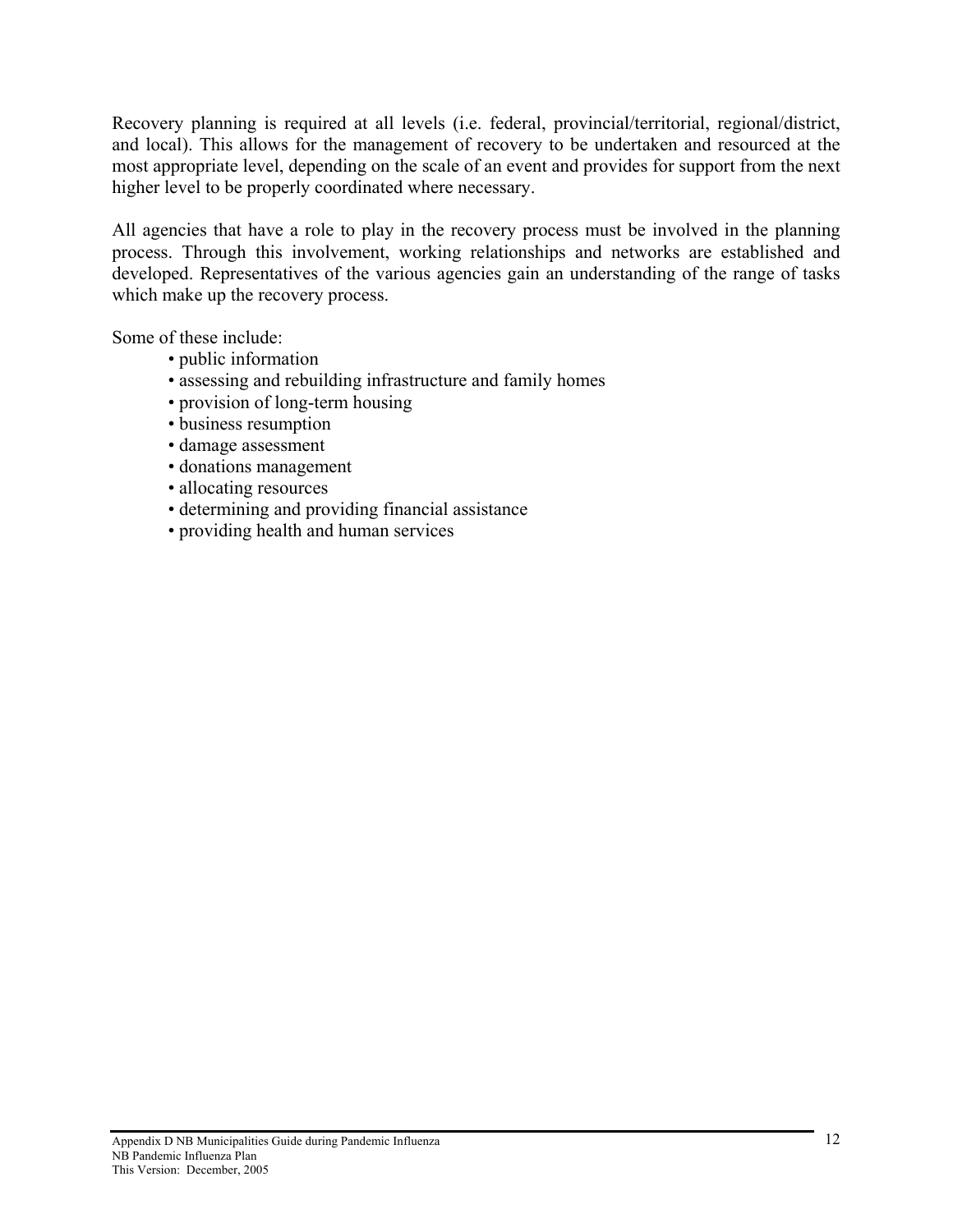# Annex 1 to Appendix D

# Roles and Responsibilities of RHA/PH Authorities and Local Emergency Measures Organization

| 3.1.1.1                                                        | <b>Regional Health</b>            | <b>Pre Pandemic</b> | $\Box$                                                   | Evaluate adequacy of existing local infrastructure to       |  |
|----------------------------------------------------------------|-----------------------------------|---------------------|----------------------------------------------------------|-------------------------------------------------------------|--|
|                                                                | <b>Authority/District</b>         | (Mitigation)        |                                                          | respond to an influenza pandemic.                           |  |
|                                                                | <b>Medical Officer of</b>         |                     | $\Box$                                                   | Work in conjunction with health service providers,          |  |
|                                                                | <b>Health</b>                     |                     |                                                          | employers, municipalities and other sectors to improve      |  |
|                                                                |                                   |                     |                                                          | annual influenza vaccination levels                         |  |
|                                                                | <b>Role:</b> The District Medical |                     | $\Box$                                                   | Review current plans for mass vaccination campaigns         |  |
|                                                                | Officer of Health, in             |                     | □                                                        | Determine availability of alternate sites for triage        |  |
|                                                                | conjunction with the RHA, will    |                     |                                                          | centres, treatment centres                                  |  |
|                                                                | take the lead in providing        |                     | $\Box$                                                   | Identify facilities/resources with sufficient refrigerated  |  |
|                                                                | advice and counsel to local       |                     |                                                          | storage to serve as temporary morgues                       |  |
| government. In addition, the                                   |                                   |                     | □                                                        | Devise a plan for distribution and administration of        |  |
| MOH shall take whatever steps                                  |                                   |                     |                                                          | vaccine to public.                                          |  |
|                                                                |                                   |                     | $\Box$                                                   | Educate staff about the nature and significance of          |  |
| are reasonably possible to<br>suppress the disease and protect |                                   |                     |                                                          | pandemic influenza and the local response.                  |  |
|                                                                |                                   |                     |                                                          | Work with local private and volunteer organizations to      |  |
|                                                                | the public as described under     |                     | $\Box$                                                   |                                                             |  |
| the Health Act.                                                |                                   |                     |                                                          | develop and synchronize local response to a pandemic        |  |
|                                                                |                                   |                     |                                                          | influenza.                                                  |  |
|                                                                |                                   |                     | $\Box$                                                   | Coordinate pandemic influenza planning with                 |  |
|                                                                |                                   |                     |                                                          | municipal/Regional partners.                                |  |
|                                                                |                                   |                     | Establish a list of public buildings and review the<br>□ |                                                             |  |
|                                                                |                                   |                     |                                                          | benefits and disadvantages of closure of those public       |  |
|                                                                |                                   |                     |                                                          | facilities in the interest of public health, in conjunction |  |
|                                                                |                                   |                     |                                                          | with the local Emergency Response agencies                  |  |
|                                                                |                                   |                     | $\Box$                                                   | Monitor reports from World Health Organization, the         |  |
|                                                                |                                   |                     |                                                          | Public Health Agency of Canada and the provincial           |  |
|                                                                |                                   |                     |                                                          | Department of Health and Wellness                           |  |
|                                                                |                                   |                     | $\Box$                                                   | Notify appropriate agencies of alert                        |  |
|                                                                |                                   | Pandemic            | $\Box$                                                   | Report to or send designate to Municipal EOC to             |  |
|                                                                |                                   | <b>Imminent</b>     |                                                          | provide a briefing and receive status reports from          |  |
|                                                                |                                   | (Preparedness)      |                                                          | partner agencies                                            |  |
|                                                                |                                   |                     | $\Box$                                                   | Be prepared to respond to media inquiries regarding the     |  |
|                                                                |                                   |                     |                                                          | outbreak                                                    |  |
|                                                                |                                   |                     | $\Box$                                                   | Activate emergency plans, as required                       |  |
|                                                                |                                   |                     | □                                                        | Plan for implementation of alternate care sites             |  |
|                                                                |                                   |                     | □                                                        | Plan for implementation of counseling/psychiatric           |  |
|                                                                |                                   |                     |                                                          | support services in conjunction with Mental Health          |  |
|                                                                |                                   |                     |                                                          | Services                                                    |  |
|                                                                |                                   |                     | $\Box$                                                   | Implement health education campaign with emphasis on        |  |
|                                                                |                                   |                     |                                                          | following: hand washing, stay home rather than be           |  |
|                                                                |                                   |                     |                                                          | exposed to/spread the influenza virus, check on family,     |  |
|                                                                |                                   |                     |                                                          | friends living alone, vaccination clinic locations, signs,  |  |
|                                                                |                                   |                     |                                                          | symptoms, vaccine safety and storage                        |  |
|                                                                |                                   |                     | □                                                        | Review list of alternate care facilities with municipal     |  |
|                                                                |                                   |                     | planners                                                 |                                                             |  |
|                                                                |                                   |                     |                                                          | Attend EOC briefings and provide regular updates to the     |  |
|                                                                |                                   |                     | $\Box$                                                   |                                                             |  |
|                                                                |                                   |                     |                                                          | local Government                                            |  |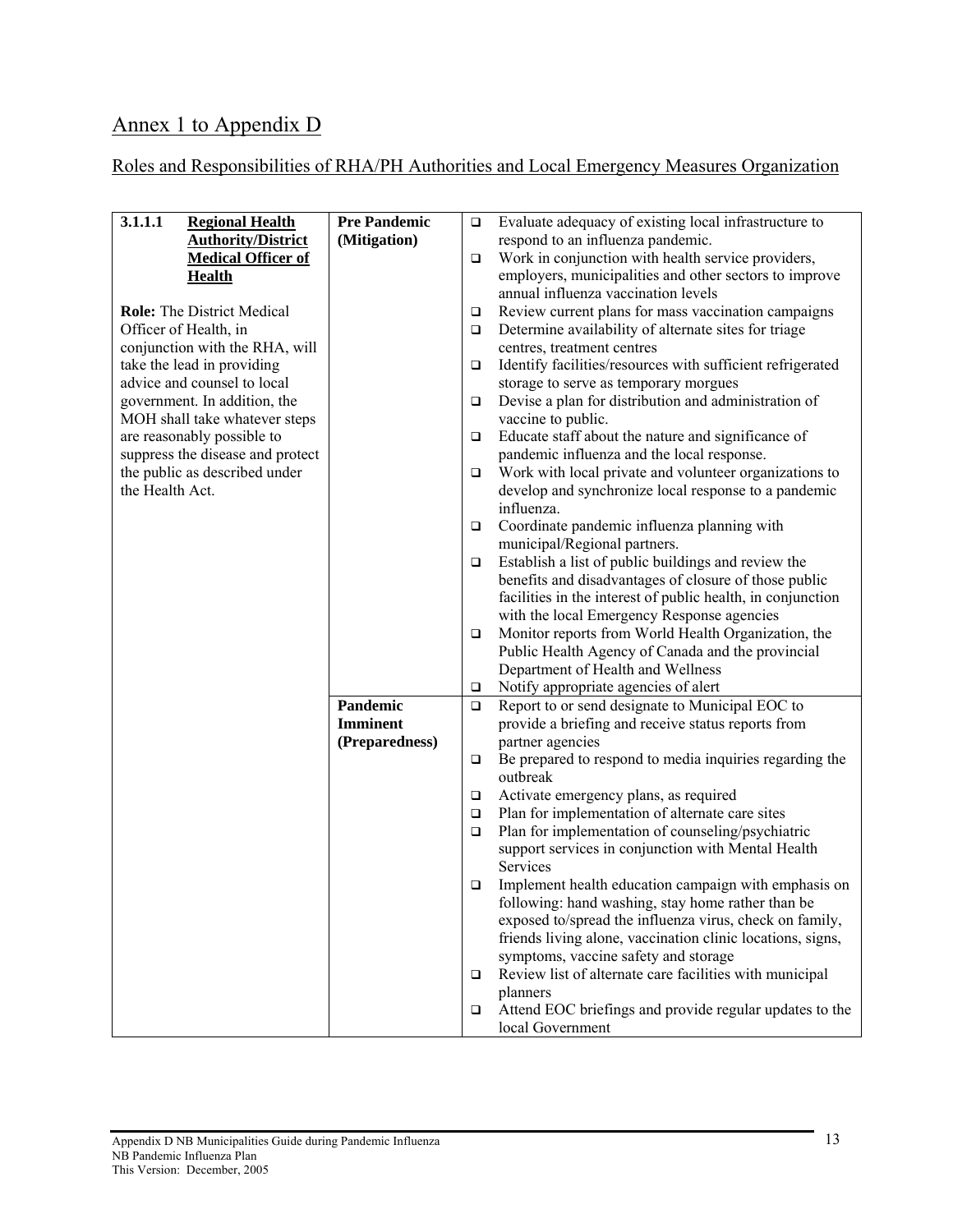|                                 | <b>Pandemic Event</b>                                      | $\Box$                                            | Activate Health Authority Pandemic Plan                                                           |
|---------------------------------|------------------------------------------------------------|---------------------------------------------------|---------------------------------------------------------------------------------------------------|
|                                 | (Response)                                                 | $\Box$                                            | Report to Municipal EOC to provide a briefing and                                                 |
|                                 |                                                            |                                                   | receive status reports from partner agencies                                                      |
|                                 |                                                            | $\Box$                                            | Increase public information effort designed to keep ill                                           |
|                                 |                                                            |                                                   | persons at home                                                                                   |
|                                 |                                                            | $\Box$                                            | If medical/health mutual aid system is overwhelmed,                                               |
|                                 |                                                            |                                                   | request assistance from Province but anticipate that                                              |
|                                 |                                                            |                                                   | assistance from others may be limited                                                             |
|                                 |                                                            | $\Box$                                            | Implement alternate care sites, as necessary to respond                                           |
|                                 |                                                            |                                                   | to overwhelming caseload.                                                                         |
|                                 |                                                            | $\Box$                                            | Attend EOC briefings and provide regular updates to the                                           |
|                                 |                                                            |                                                   | municipality                                                                                      |
|                                 |                                                            | $\Box$                                            | The need to close public buildings, cancel public events                                          |
|                                 |                                                            |                                                   | or institute other public health measures will be assessed                                        |
|                                 |                                                            |                                                   | by the District MOH                                                                               |
|                                 |                                                            | $\Box$                                            | The need for control of movement of people and                                                    |
|                                 |                                                            |                                                   | commodities in and out of the community will be                                                   |
|                                 |                                                            |                                                   | assessed by the District MOH                                                                      |
|                                 |                                                            | $\Box$                                            | Implement plans for mass vaccination clinics                                                      |
|                                 |                                                            | $\Box$                                            | Request assistance with security at vaccination clinics if                                        |
|                                 |                                                            |                                                   | deemed necessary                                                                                  |
|                                 | <b>Post Pandemic</b>                                       | $\Box$                                            | Ensure all safety and health issues have been identified                                          |
|                                 |                                                            | and resolved                                      |                                                                                                   |
|                                 | (Recovery)                                                 |                                                   |                                                                                                   |
|                                 | Review and revise plans based on lessons learned<br>$\Box$ |                                                   | Continue immunization efforts in lower risk groups, as                                            |
|                                 | Subsequent                                                 | $\Box$                                            | vaccine becomes available                                                                         |
|                                 | Wave(s)                                                    |                                                   |                                                                                                   |
|                                 |                                                            | $\Box$                                            | Review and revise plans, as necessary                                                             |
|                                 |                                                            | $\Box$                                            | Monitor resources and staffing requirements<br>Consider need to re-immunize depending upon period |
|                                 |                                                            | $\Box$                                            | between waves                                                                                     |
| <b>Local Emergency Measures</b> | <b>Pre Pandemic</b>                                        |                                                   | Establish plans and procedures to support RHA and                                                 |
| Organization                    | (Mitigation)                                               | $\Box$                                            | Public Health initiatives to prepare for a pandemic.                                              |
|                                 |                                                            | $\Box$                                            | Develop a program, in conjunction with the District                                               |
| Role: Will support the          |                                                            |                                                   | MOH, to facilitate routine, annual influenza vaccination                                          |
| municipal / local government    |                                                            |                                                   | of staff                                                                                          |
| response.                       |                                                            | $\Box$                                            | Establish a list of public buildings and review the                                               |
|                                 |                                                            |                                                   | benefits and disadvantages of closure of those public                                             |
|                                 |                                                            |                                                   | facilities in the interest of public health, in conjunction                                       |
|                                 |                                                            |                                                   | with the Health Authority                                                                         |
| □                               |                                                            | Ensure that areas of responsibility essential for |                                                                                                   |
|                                 |                                                            |                                                   | maintenance of government have been backed up so that                                             |
|                                 |                                                            |                                                   | appropriate designated personnel can take over                                                    |
|                                 |                                                            |                                                   | management in case of absence due to illness.                                                     |
|                                 |                                                            | $\Box$                                            | Review mutual aid agreements with neighbouring                                                    |
|                                 |                                                            |                                                   | communities to share personnel capable of managing                                                |
|                                 |                                                            |                                                   | and maintaining essential services.                                                               |
|                                 |                                                            | $\Box$                                            | Review and confirm availability of facilities for                                                 |
|                                 |                                                            |                                                   | alternate care, triage, cremation, refrigeration                                                  |
|                                 |                                                            | $\Box$                                            | Arrange and facilitate a meeting with the local Chamber                                           |
|                                 |                                                            |                                                   | of Commerce and local business leaders regarding the                                              |
|                                 |                                                            |                                                   | need for mutual aid support between businesses.                                                   |
|                                 | Pandemic                                                   | $\Box$                                            | The District Medical Officer of Health will monitor                                               |
|                                 | (Preparedness)                                             |                                                   | reports from the Public Health Agency of Canada and                                               |
|                                 |                                                            |                                                   | the provincial Department of Health and Wellness                                                  |
|                                 |                                                            | $\Box$                                            | Updates will be given to staff as necessary.                                                      |
|                                 |                                                            |                                                   |                                                                                                   |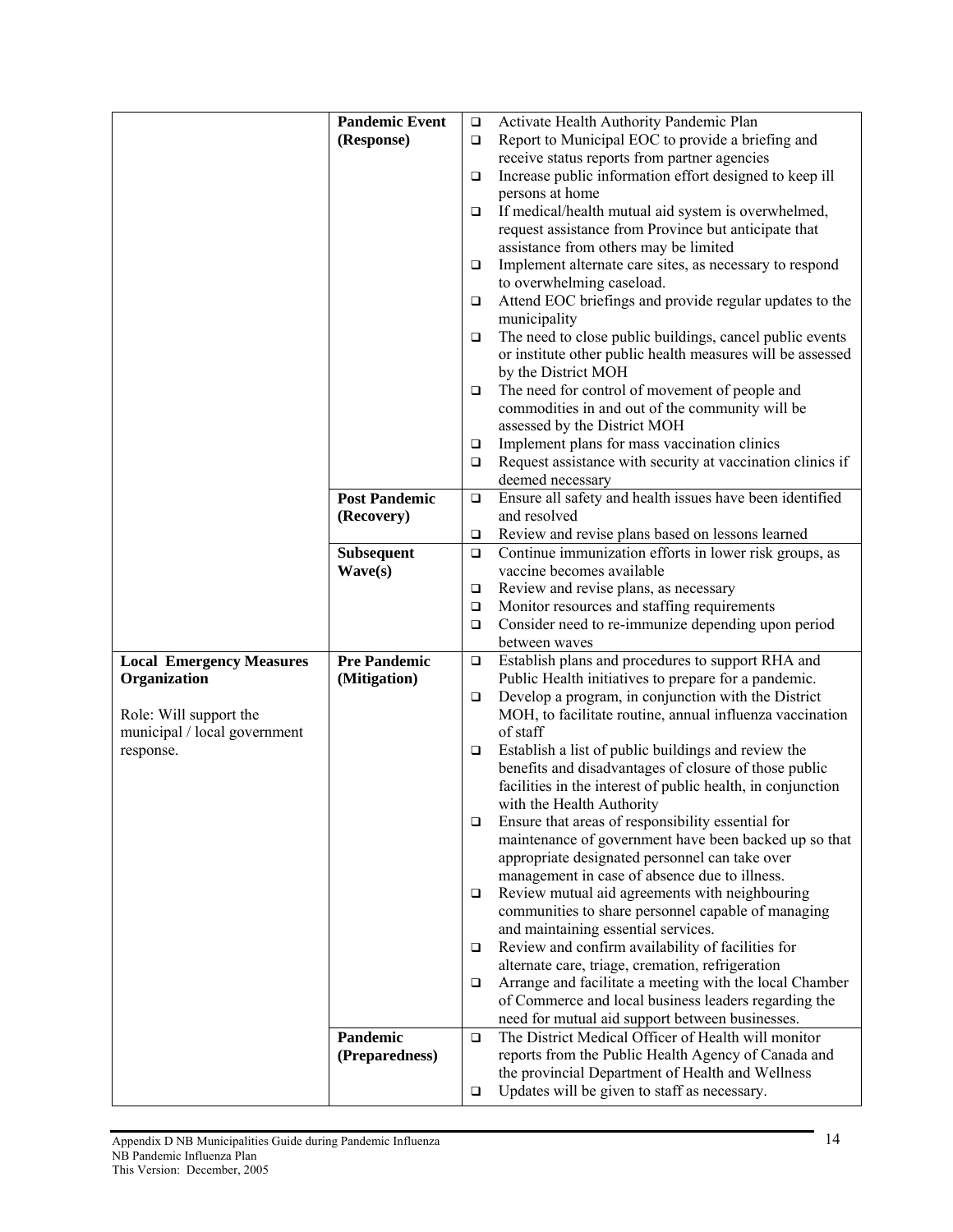| Pandemic             | ❏      | Advise Mayor and Council                                          |
|----------------------|--------|-------------------------------------------------------------------|
| (Response)           | $\Box$ | Activate the EOC                                                  |
|                      | □      | Provide a briefing to all EOC members                             |
|                      | ❏      | Review process for declaration of State of Local                  |
|                      |        | Emergency                                                         |
|                      | ❏      | Be prepared to respond to media inquiries regarding the           |
|                      |        | outbreak                                                          |
|                      | $\Box$ | Post information on appropriate web sites                         |
|                      | $\Box$ | Review and confirm all contingency plans are in place             |
|                      |        | and remain appropriate for the threat                             |
|                      | $\Box$ | All areas will implement plans for procedures to address          |
|                      |        | supply and personnel shortfalls                                   |
|                      | $\Box$ | Confirm with the RHA and other stakeholders the                   |
|                      |        | process for sharing information and coordinating                  |
|                      |        |                                                                   |
|                      | ❏      | response<br>Plan for implementation of volunteer support services |
|                      |        |                                                                   |
|                      |        | registry                                                          |
|                      | □      | Arrange for the local Chamber of Commerce to meet                 |
|                      |        | with businesses to ensure continuity of services                  |
|                      | □      | Working with the RHA and the District MOH, ensure                 |
|                      |        | that self-help guidelines are distributed to businesses           |
|                      |        | and public                                                        |
|                      | □      | Meet with representatives of local businesses to ensure           |
|                      |        | essential businesses remain open                                  |
|                      | □      | Confirm arrangements with local funeral directors for             |
|                      |        | burial plots, cremation, refrigeration                            |
|                      | $\Box$ | Alert neighbourhood-watch or other community based                |
|                      |        | response organizations.                                           |
|                      | ❏      | Continue with updates and briefing with EOC personnel             |
|                      | □      | Declare a local state of emergency (if necessary)                 |
|                      | ❏      | Respond to media inquiries regarding the outbreak                 |
|                      | □      | Increase public information effort designed to keep ill           |
|                      |        | persons at home                                                   |
|                      | □      | If police, fire, ambulance mutual aid is overwhelmed,             |
|                      |        | request assistance from the Provincial EOC                        |
|                      | ❏      | Activate alternate care sites, as required, to respond to         |
|                      |        | overwhelming caseload                                             |
|                      | ❏      | Ensure transportation available to those individuals              |
|                      |        | unable to transport themselves to access treatment                |
|                      |        | and/or immunization                                               |
|                      | ❏      | Determine availability of burial plots and assign                 |
|                      |        | staff/crews to assist local funeral homes with tasks              |
|                      |        | associated with burial and/or cremation                           |
|                      | $\Box$ | Continue with updates and briefing with EOC personnel             |
|                      |        |                                                                   |
| <b>Post Pandemic</b> | $\Box$ | Review, evaluate and assess impact of Municipal                   |
| (Recovery)           |        | pandemic response                                                 |
|                      | $\Box$ | Monitor and redistribute resources, as appropriate                |
| Subsequent           | $\Box$ | Receive notification from District MOH                            |
| Wave(s)              |        | Notify Mayor and Council                                          |
|                      | $\Box$ | Activate or escalate activation of EOC as required                |
|                      | $\Box$ |                                                                   |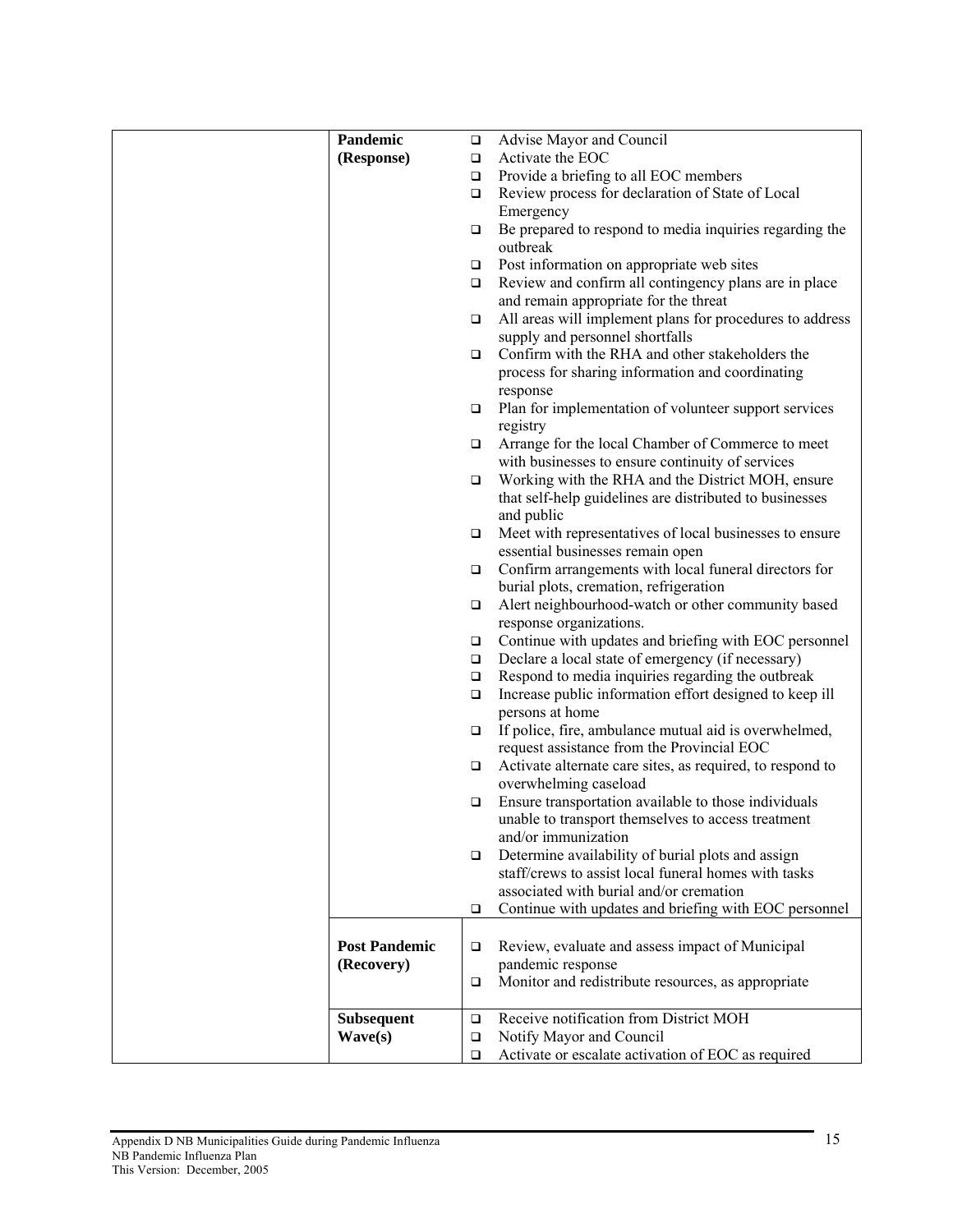# Annex 2 to Appendix D

#### **Recovery Operations**

The management of the recovery process must be flexible. There are some management approaches and practices; however, that are common to most emergencies. Typically, management of the recovery process will involve two separate, but interdependent, streams:

- **management by each agency** of its own programs
- **coordination between agencies** to ensure those services are integrated

An early response is essential to successful recovery management. Close liaison with the relevant response agencies and those affected is essential. Effective and regular liaison between the emergency management agencies at the planning stage will increase the likelihood of success at the time of the event.

The key objective for recovery operations is to provide necessary recovery measures and programs to affected individuals, families and the community as a whole, at the appropriate times, so that recovery takes place as quickly and effectively as possible.

#### **Key Tasks**

There are a number of key management tasks that may need to be undertaken in meeting this objective. These include:

- **impact assessment**
- **resource management**
- **public information management**
- **withdrawal of services**

Other issues related to these tasks from a recovery management perspective include the **allocation of tasks**, **setting of priorities** and **ongoing monitoring** of the recovery process.

#### **Impact Assessment**

One of the critical factors in the management of an effective recovery program is to gain early, accurate information about the impact of the event upon individuals and the community. To determine service, staffing, resource and general recovery requirements it is necessary to obtain an early but full assessment of the emergency and the needs of the community.

This will include information such as:

- the number, location and circumstances, including ethnicity, of affected people
- the extent to which essential services have been disrupted, etc.

#### **Resource Management**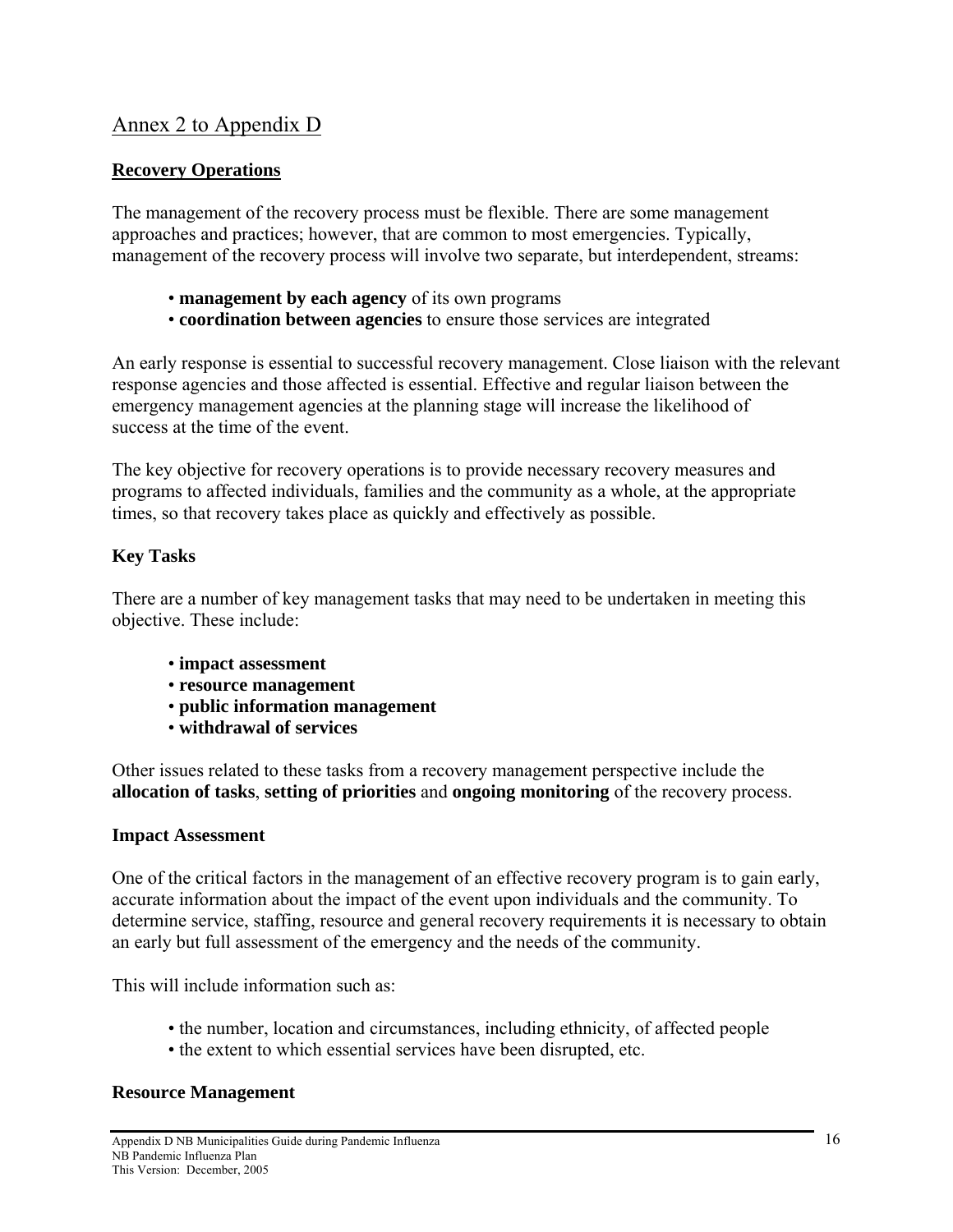Provincial/Territorial, regional/district and local recovery plans should provide details of agency responsibilities regarding the provision of resources for recovery management purposes. There are also a number of areas that may require specific attention from the recovery manager's point of view. These include staffing, the use of volunteers, donations management, to name a few.

#### **Public Information Management**

One of the key elements of emergency recovery is effective public information management. The media profile given to most emergencies, particularly those on a large scale, means that public and political interest in the recovery process will generally be high. In addition there is a need for adequate information to be provided to affected individuals regarding the effects of the event and the availability of recovery services. It is critical that regular and accurate information be provided regarding such things as the type and availability of recovery services, and any other relevant information. There is a range of mechanisms for providing information to the public. These may include local newsletters, press releases, use of the various electronic media and public meetings or forums.

#### **Withdrawal of Services**

One of the last significant tasks to be undertaken in any recovery management process is that of the withdrawal of services. While the emphasis of any recovery program should be on community involvement and self-management, the cessation of formalized support services from outside agencies will nevertheless be a critical time in the affected community's recovery.

Experience has shown that a gradual handover of responsibilities to local agencies and support services is most effective. It may also be timely for some sort of commemorative event to symbolize the end of the recovery program and the renewal of the community. This can be achieved through such events as tree planting ceremonies, street theatre, church services and a range of other activities that involve the entire community and give a positive focus to the end of the recovery program.

#### **Federal/Provincial/Territorial Recovery Programs**

#### **Programs**

Currently there is no specific program in place for this type of event at the Federal or Provincial level. Work is ongoing at the national level to develop a program to deal with this and other large (national) scale events. It will, however, be necessary for all jurisdictions to maintain as accurate financial records, as possible. Once a program has been approved details will be provided on the assistance available and on how to access federal or provincial funds.